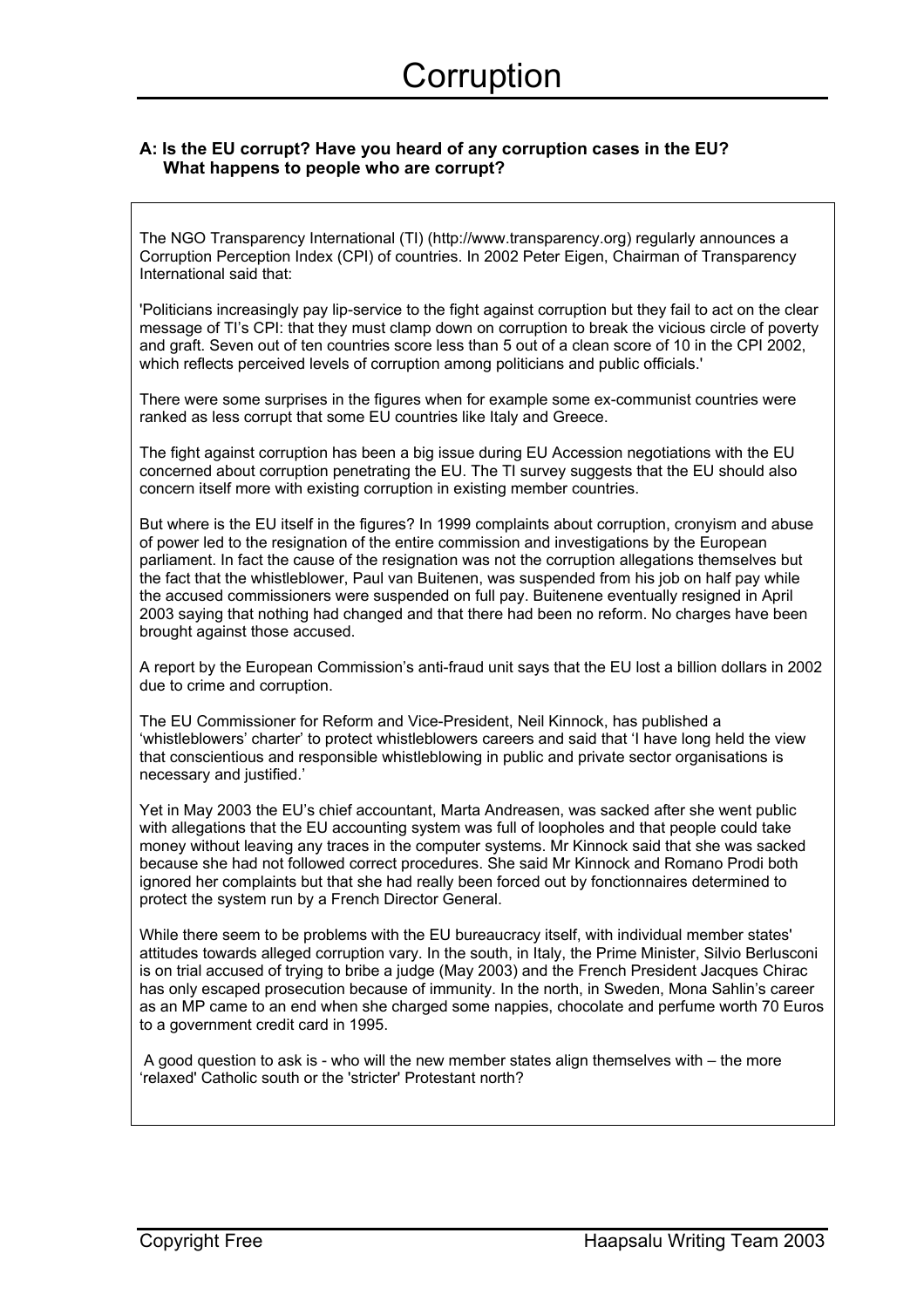### **B: Answer the questions**

- 1. What does TI's survey say about corruption?
- 2. What were the complaints about corruption in 1999? Where did this lead to?
- 3. What does the report by the European Commission's anti-fraud unit say?
- 4. Why was the EU's chief accountant sacked?
- 5. What is the difference between attitudes towards corruption in northern and southern countries?

## **C: Vocabulary**

Find the words in the text which match the following definitions:

- 1. to fight/combat
- 2. to move into or through (something)
- 3. giving your friends a job
- 4. wrong use of power
- 5. accusing somebody of doing something that is wrong or illegal
- 6. a person who informs people in authority or the public that the company they work for is doing something wrong or illegal

 $\_$  ,  $\_$  ,  $\_$  ,  $\_$  ,  $\_$  ,  $\_$  ,  $\_$  ,  $\_$  ,  $\_$  ,  $\_$  ,  $\_$  ,  $\_$  ,  $\_$  ,  $\_$  ,  $\_$  ,  $\_$  ,  $\_$  ,  $\_$  ,  $\_$  ,  $\_$  ,  $\_$  ,  $\_$  ,  $\_$  ,  $\_$  ,  $\_$  ,  $\_$  ,  $\_$  ,  $\_$  ,  $\_$  ,  $\_$  ,  $\_$  ,  $\_$  ,  $\_$  ,  $\_$  ,  $\_$  ,  $\_$  ,  $\_$  ,

- 7. a mistake which people can take advantage of
- 8. to ally with

## **D: Write an essay: 'Police are losing the fight against corruption' Discuss.**

| Rank           | Country            | <b>CPI 2002</b><br>score | Rank | Country               | <b>CPI 2002</b><br>score |
|----------------|--------------------|--------------------------|------|-----------------------|--------------------------|
| 1              | Finland            | 9.7                      | 33   | Hungary               | 4.9                      |
| $\overline{2}$ | <b>Denmark</b>     | 9.5                      | 36   | <b>Belarus</b>        | 4.8                      |
| 5              | Sweden             | 9.3                      |      | Lithuania             | 4.8                      |
| 7              | Luxembourg         | 9.0                      | 44   | Greece                | 4.2                      |
|                | <b>Netherlands</b> | 9.0                      | 45   | <b>Bulgaria</b>       | 4.0                      |
| 10             | United Kingdom     | 8.7                      |      | Poland                | 4.0                      |
| 12             | Norway             | 8.5                      | 51   | Croatia               | 3.8                      |
|                | Switzerland        | 8.5                      |      | <b>Czech Republic</b> | 3.7                      |
| 15             | Austria            | 7.8                      | 52   | Latvia                | 3.7                      |
| 18             | Germany            | 7.3                      |      | Slovak Republic       | 3.7                      |
| 20             | <b>Belgium</b>     | 7.1                      | 68   | Uzbekistan            | 2.9                      |
|                | Spain              | 7.1                      | 71   | Russia                | 2.7                      |
| 23             | Ireland            | 6.9                      | 77   | Romania               | 2.6                      |
| 25             | France             | 6.3                      | 81   | Albania               | 2.5                      |
|                | Portugal           | 6.3                      | 85   | Georgia               | 2.4                      |
| 27             | Slovenia           | 6.0                      |      | Ukraine               | 2.4                      |
| 29             | Estonia            | 5.6                      | 93   | Moldova               | 2.1                      |
| 31             | Italy              | 5.2                      | 95   | Azerbaijan            | 2.0                      |

(Information from Transparency International CPI 2002)